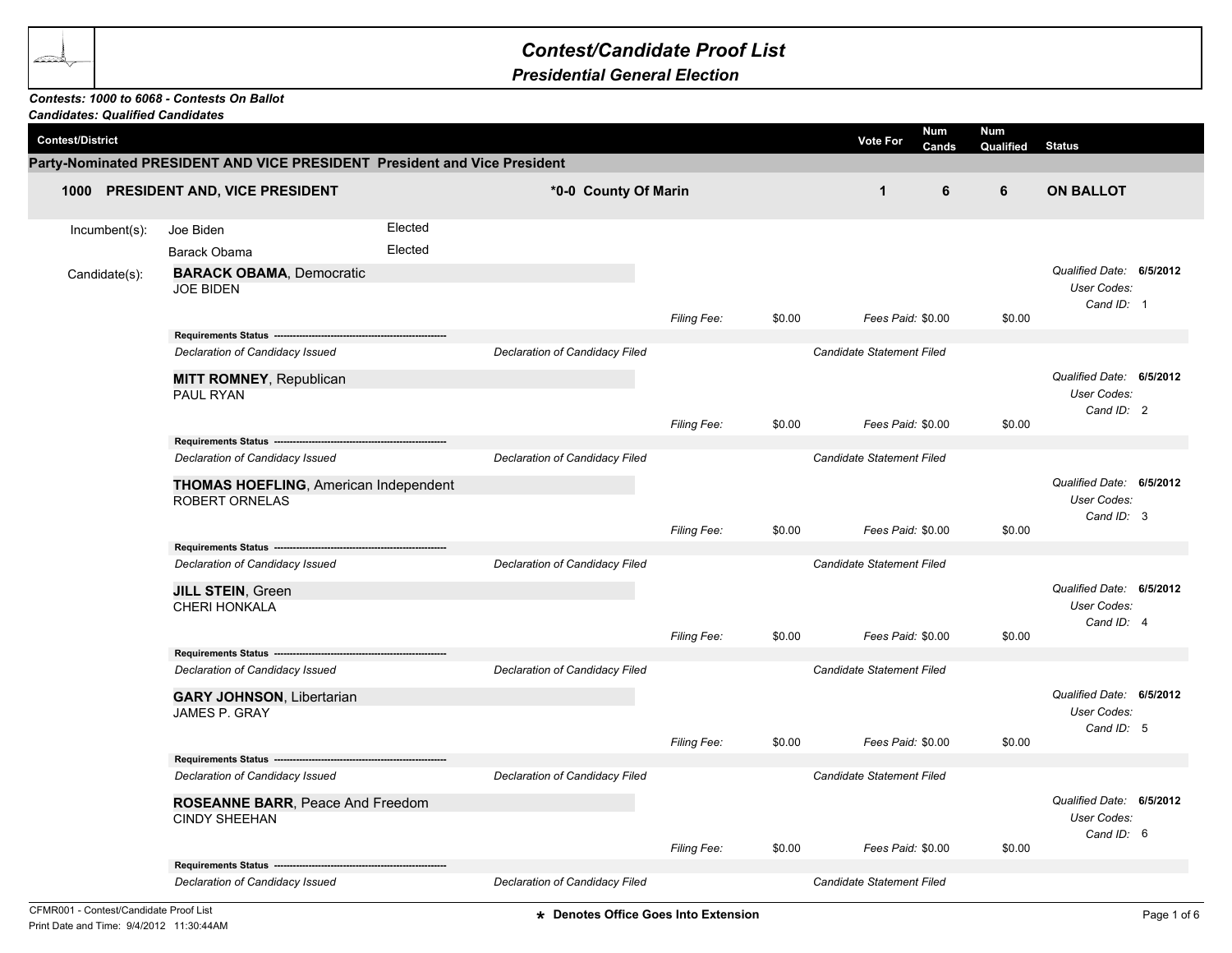|  | <b>Contest/District</b> |                                                                                    |         |                                                                                         |                    |            | <b>Vote For</b>           | Num<br>Cands   | Num<br>Qualified | <b>Status</b>                                         |  |
|--|-------------------------|------------------------------------------------------------------------------------|---------|-----------------------------------------------------------------------------------------|--------------------|------------|---------------------------|----------------|------------------|-------------------------------------------------------|--|
|  |                         | Voter-Nominated UNITED STATES SENATOR United States Senator                        |         |                                                                                         |                    |            |                           |                |                  |                                                       |  |
|  |                         | * 1790 UNITED STATES SENATOR                                                       |         | *0-0 County Of Marin                                                                    |                    |            | $\mathbf{1}$              | $\overline{2}$ | $\overline{2}$   | <b>ON BALLOT</b>                                      |  |
|  | Incumbent(s):           | Dianne Feinstein                                                                   | Elected |                                                                                         |                    |            |                           |                |                  |                                                       |  |
|  | Candidate(s):           | <b>DIANNE FEINSTEIN, Democratic</b><br><b>United States Senator</b>                |         |                                                                                         |                    |            |                           |                |                  | Qualified Date: 6/5/2012<br>User Codes:<br>Cand ID: 1 |  |
|  |                         |                                                                                    |         |                                                                                         | Filing Fee:        | \$3,480.00 | Fees Paid: \$0.00         |                | \$0.00           |                                                       |  |
|  |                         | Declaration of Candidacy Issued                                                    |         | Declaration of Candidacy Filed                                                          |                    |            | Candidate Statement Filed |                |                  |                                                       |  |
|  |                         | <b>ELIZABETH EMKEN, Republican</b><br>Businesswoman/Nonprofit Executive            |         |                                                                                         |                    |            |                           |                | \$0.00           | Qualified Date: 6/5/2012<br>User Codes:<br>Cand ID: 2 |  |
|  |                         | Requirements Status ------                                                         |         |                                                                                         | <b>Filing Fee:</b> | \$3,480.00 | Fees Paid: \$0.00         |                |                  |                                                       |  |
|  |                         | Declaration of Candidacy Issued                                                    |         | <b>Declaration of Candidacy Filed</b>                                                   |                    |            | Candidate Statement Filed |                |                  |                                                       |  |
|  |                         |                                                                                    |         | Voter-Nominated UNITED STATES REPRESENTATIVE United States Representative, 2nd District |                    |            |                           |                |                  |                                                       |  |
|  |                         | * 1800 U.S. REPRESENTATIVE, 2nd District                                           |         | *102-0 2nd Congressional District                                                       |                    |            | $\mathbf{1}$              | $\overline{2}$ | $\overline{2}$   | <b>ON BALLOT</b>                                      |  |
|  | $Incumbent(s)$ :        | Lynn Woolsey                                                                       | Elected |                                                                                         |                    |            |                           |                |                  |                                                       |  |
|  | Candidate(s):           | <b>JARED HUFFMAN, Democratic</b><br>Environmental Attorney/Assemblymember          |         |                                                                                         | Filing Fee:        | \$1,740.00 | Fees Paid: \$1,740.00     |                | \$0.00           | Qualified Date: 6/5/2012<br>User Codes:<br>Cand ID: 1 |  |
|  |                         | Requirements Status -------------------------------                                |         |                                                                                         |                    |            |                           |                |                  |                                                       |  |
|  |                         | Declaration of Candidacy Issued                                                    |         | Declaration of Candidacy Filed                                                          |                    | 03/08/2012 | Candidate Statement Filed |                |                  | 08/10/2012<br>Qualified Date: 6/5/2012                |  |
|  |                         | DANIEL W. ROBERTS, Republican<br>Local Independent Businessman                     |         |                                                                                         |                    |            |                           |                |                  | User Codes:<br>Cand ID: 2                             |  |
|  |                         | Requirements Status -----------------------------------                            |         |                                                                                         | <b>Filing Fee:</b> | \$1,740.00 | Fees Paid: \$1,740.00     |                | \$0.00           |                                                       |  |
|  |                         | Declaration of Candidacy Issued                                                    |         | Declaration of Candidacy Filed                                                          |                    | 03/07/2012 | Candidate Statement Filed |                |                  | 08/10/2012                                            |  |
|  |                         | Voter-Nominated MEMBER OF THE ASSEMBLY Member of the State Assembly, 10th District |         |                                                                                         |                    |            |                           |                |                  |                                                       |  |
|  |                         | * 1820 MEMBER STATE ASSEMBLY, 10th District                                        |         | *310-0 10th Assembly District                                                           |                    |            | $\mathbf{1}$              | $\overline{2}$ | $\overline{2}$   | <b>ON BALLOT</b>                                      |  |
|  | Incumbent(s):           | Jared William Huffman                                                              | Elected |                                                                                         |                    |            |                           |                |                  |                                                       |  |
|  | Candidate(s):           | <b>MARC LEVINE, Democratic</b><br>Councilmember, City of San Rafael                |         |                                                                                         | Filing Fee:        | \$952.91   | Fees Paid: \$952.91       |                | \$0.00           | Qualified Date: 6/5/2012<br>User Codes:<br>Cand ID: 1 |  |
|  |                         | Requirements Status --                                                             |         |                                                                                         |                    |            |                           |                |                  |                                                       |  |
|  |                         | Declaration of Candidacy Issued                                                    |         | Declaration of Candidacy Filed                                                          |                    | 03/09/2012 | Candidate Statement Filed |                |                  | 08/10/2012                                            |  |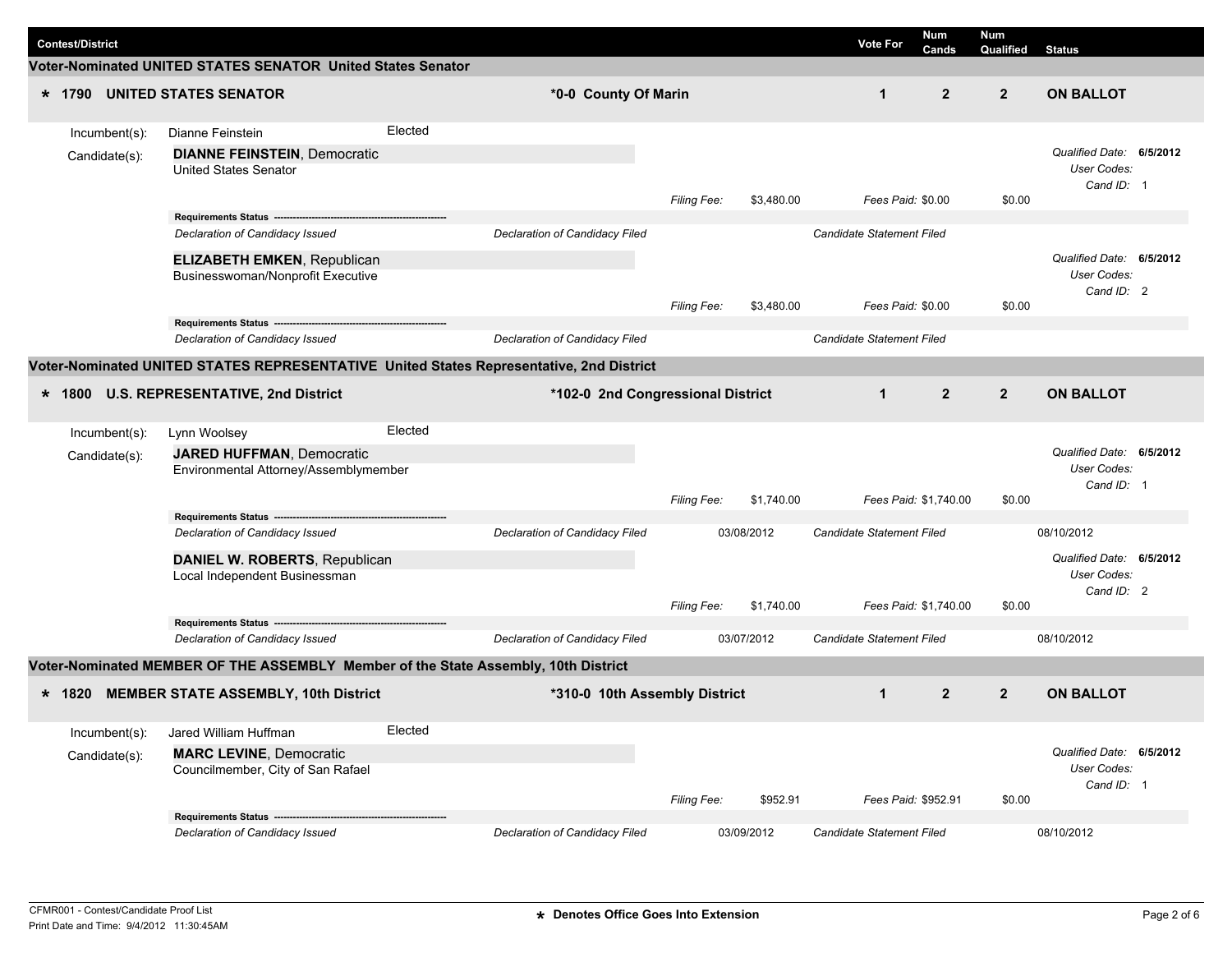| <b>Contest/District</b> |                                                                                    |         |                                             |                    |            |          | <b>Vote For</b>                  | <b>Num</b><br>Cands | Num<br>Qualified | <b>Status</b>                                          |  |
|-------------------------|------------------------------------------------------------------------------------|---------|---------------------------------------------|--------------------|------------|----------|----------------------------------|---------------------|------------------|--------------------------------------------------------|--|
|                         | Voter-Nominated MEMBER OF THE ASSEMBLY Member of the State Assembly, 10th District |         |                                             |                    |            |          |                                  |                     |                  |                                                        |  |
| 1820                    | <b>MEMBER STATE ASSEMBLY, 10th District</b>                                        |         |                                             |                    |            |          | $\mathbf{1}$                     | $\overline{2}$      | $\overline{2}$   | <b>ON BALLOT</b>                                       |  |
|                         | <b>MICHAEL ALLEN, Democratic</b><br>Assemblymember/Attorney                        |         |                                             | <b>Filing Fee:</b> |            | \$952.91 |                                  | Fees Paid: \$952.91 | \$0.00           | Qualified Date: 6/5/2012<br>User Codes:<br>Cand ID: 2  |  |
|                         | Requirements Status ----                                                           |         |                                             |                    |            |          |                                  |                     |                  |                                                        |  |
|                         | Declaration of Candidacy Issued                                                    |         | Declaration of Candidacy Filed              |                    | 03/05/2012 |          | Candidate Statement Filed        |                     |                  |                                                        |  |
|                         | Non-Partisan SCHOOL SAUSALITO MARIN CITY SCHOOL DISTRICT Governing Board Member    |         |                                             |                    |            |          |                                  |                     |                  |                                                        |  |
| $*3771$                 | SAUSALITO-MARIN CITY, SCHOOL DISTRICT-GovBdMem                                     |         | SC15-0 Sausalito Marin City School District |                    |            |          | $\overline{2}$                   | 3                   | 3                | <b>ON BALLOT</b>                                       |  |
| Incumbent(s):           | William J Ziegler Jr                                                               | Elected |                                             |                    |            |          |                                  |                     |                  |                                                        |  |
|                         | Karen Marie Benjamin                                                               | Elected |                                             |                    |            |          |                                  |                     |                  |                                                        |  |
| Candidate(s):           | <b>CAROLINE F. VAN ALST</b><br>Forensic CPA/Educator                               |         |                                             |                    |            |          |                                  |                     |                  | Qualified Date: 7/27/2012<br>User Codes:<br>Cand ID: 1 |  |
|                         |                                                                                    |         |                                             | Filing Fee:        |            | \$0.00   |                                  | Fees Paid: \$0.00   | \$0.00           |                                                        |  |
|                         | Requirements Status --                                                             |         |                                             |                    |            |          |                                  |                     |                  |                                                        |  |
|                         | Declaration of Candidacy Issued                                                    |         | Declaration of Candidacy Filed              |                    | 07/27/2012 |          | Candidate Statement Filed        |                     |                  | 07/27/2012                                             |  |
|                         | <b>WILLIAM ZIEGLER</b><br>Incumbent                                                |         |                                             |                    |            |          |                                  |                     |                  | Qualified Date: 8/6/2012<br>User Codes:<br>Cand ID: 2  |  |
|                         |                                                                                    |         |                                             | Filing Fee:        |            | \$0.00   |                                  | Fees Paid: \$0.00   | \$0.00           |                                                        |  |
|                         | Requirements Status ---------<br>Declaration of Candidacy Issued                   |         | Declaration of Candidacy Filed              |                    | 08/06/2012 |          | Candidate Statement Filed        |                     |                  | 08/06/2012                                             |  |
|                         | PETER CHRISTIAN ROMANOWSKY<br>Minister                                             |         |                                             | <b>Filing Fee:</b> |            | \$0.00   |                                  | Fees Paid: \$0.00   | \$0.00           | Qualified Date: 8/7/2012<br>User Codes:<br>Cand ID: 3  |  |
|                         | Requirements Status ------------------------------                                 |         |                                             |                    |            |          |                                  |                     |                  |                                                        |  |
|                         | Declaration of Candidacy Issued                                                    |         | Declaration of Candidacy Filed              |                    | 08/07/2012 |          | Candidate Statement Filed        |                     |                  |                                                        |  |
|                         | Non-Partisan MUNICIPAL CITY OF SAUSALITO Member, City Council                      |         |                                             |                    |            |          |                                  |                     |                  |                                                        |  |
|                         | * 5545 CITY OF SAUSALITO, Member City Council                                      |         | *509-0 City Of Sausalito                    |                    |            |          | 3                                | $\overline{7}$      | $\overline{7}$   | <b>ON BALLOT</b>                                       |  |
| Incumbent(s):           | Linda Jeanne Pfeifer                                                               | Elected |                                             |                    |            |          |                                  |                     |                  |                                                        |  |
|                         | Douglas Michael Kelly                                                              | Elected |                                             |                    |            |          |                                  |                     |                  |                                                        |  |
|                         | Carolyn Sue Ford                                                                   | Elected |                                             |                    |            |          |                                  |                     |                  |                                                        |  |
| Candidate(s):           | <b>RAY WITHY</b><br>Biotech Start-up Advisor                                       |         |                                             |                    |            |          |                                  |                     |                  | Qualified Date: 8/9/2012<br>User Codes:<br>Cand ID: 1  |  |
|                         |                                                                                    |         |                                             | Filing Fee:        |            | \$0.00   |                                  | Fees Paid: \$0.00   | \$0.00           |                                                        |  |
|                         | Requirements Status ---<br>Declaration of Candidacy Issued                         |         | Declaration of Candidacy Filed              |                    | 08/09/2012 |          | <b>Candidate Statement Filed</b> |                     |                  | 08/09/2012                                             |  |
|                         |                                                                                    |         |                                             |                    |            |          |                                  |                     |                  |                                                        |  |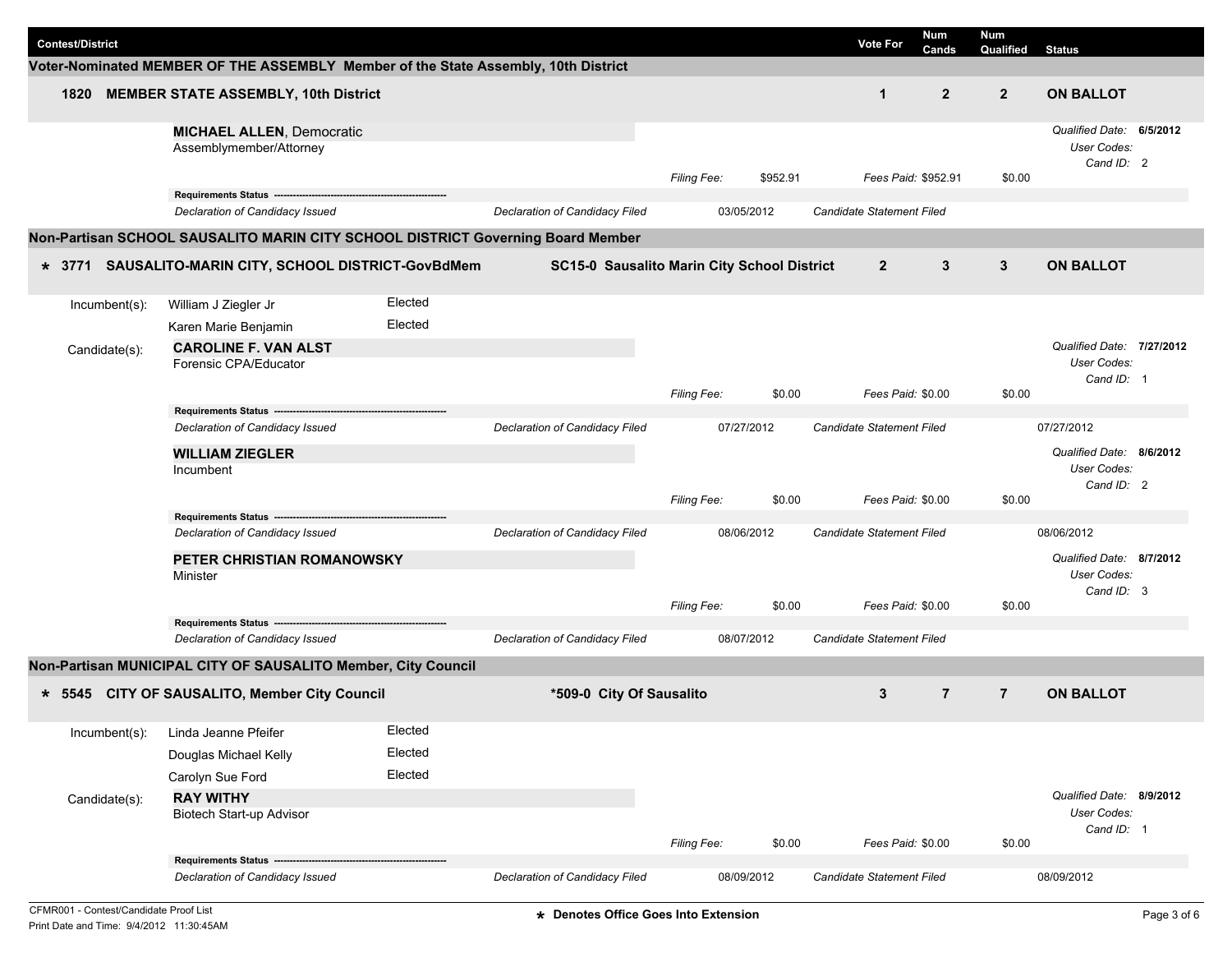|                                             |                                                               |         |                                          |                    |            |        |                                                | <b>Num</b>     | Num            |                           |  |
|---------------------------------------------|---------------------------------------------------------------|---------|------------------------------------------|--------------------|------------|--------|------------------------------------------------|----------------|----------------|---------------------------|--|
| <b>Contest/District</b>                     |                                                               |         |                                          |                    |            |        | <b>Vote For</b>                                | Cands          | Qualified      | <b>Status</b>             |  |
|                                             | Non-Partisan MUNICIPAL CITY OF SAUSALITO Member, City Council |         |                                          |                    |            |        |                                                |                |                |                           |  |
| 5545 CITY OF SAUSALITO, Member City Council |                                                               |         |                                          |                    |            |        | $\mathbf{3}$                                   | $\overline{7}$ | $\overline{7}$ | <b>ON BALLOT</b>          |  |
|                                             | <b>DON OLSEN</b>                                              |         |                                          |                    |            |        |                                                |                |                | Qualified Date: 8/10/2012 |  |
|                                             | Architect                                                     |         |                                          |                    |            |        |                                                |                |                | User Codes:               |  |
|                                             |                                                               |         |                                          | Filing Fee:        |            | \$0.00 | Fees Paid: \$0.00                              |                | \$0.00         | Cand ID: 2                |  |
|                                             | Requirements Status ----------------------------------        |         |                                          |                    |            |        |                                                |                |                |                           |  |
|                                             | Declaration of Candidacy Issued                               |         | Declaration of Candidacy Filed           |                    | 08/10/2012 |        | Candidate Statement Filed                      |                |                | 08/10/2012                |  |
|                                             | <b>LINDA PFEIFER</b>                                          |         |                                          |                    |            |        |                                                |                |                | Qualified Date: 8/10/2012 |  |
|                                             | Incumbent                                                     |         |                                          |                    |            |        |                                                |                |                | User Codes:               |  |
|                                             |                                                               |         |                                          | Filing Fee:        |            | \$0.00 | Fees Paid: \$0.00                              |                | \$0.00         | Cand ID: 3                |  |
|                                             | Requirements Status --                                        |         |                                          |                    |            |        |                                                |                |                |                           |  |
|                                             | Declaration of Candidacy Issued                               |         | Declaration of Candidacy Filed           |                    | 08/10/2012 |        | Candidate Statement Filed                      |                |                | 08/10/2012                |  |
|                                             | <b>VICKI NICHOLS</b>                                          |         |                                          |                    |            |        |                                                |                |                | Qualified Date: 8/15/2012 |  |
|                                             | <b>Personal Assistant</b>                                     |         |                                          |                    |            |        |                                                |                |                | User Codes:               |  |
|                                             |                                                               |         |                                          | Filing Fee:        |            | \$0.00 | Fees Paid: \$0.00                              |                | \$0.00         | Cand ID: 4                |  |
|                                             | Requirements Status -----                                     |         |                                          |                    |            |        |                                                |                |                |                           |  |
|                                             | Declaration of Candidacy Issued                               |         | Declaration of Candidacy Filed           |                    | 08/15/2012 |        | Candidate Statement Filed<br>Fees Paid: \$0.00 |                |                | 08/15/2012                |  |
|                                             | <b>ANN MATRANGA</b>                                           |         |                                          |                    |            |        |                                                |                |                | Qualified Date: 8/15/2012 |  |
|                                             | Developmental Editor                                          |         |                                          |                    |            |        |                                                |                |                | User Codes:               |  |
|                                             |                                                               |         |                                          | Filing Fee:        |            | \$0.00 |                                                |                | \$0.00         | Cand ID: 5                |  |
|                                             | Requirements Status --                                        |         |                                          |                    |            |        |                                                |                |                |                           |  |
|                                             | Declaration of Candidacy Issued                               |         | Declaration of Candidacy Filed           |                    | 08/15/2012 |        | Candidate Statement Filed                      |                |                | 08/15/2012                |  |
|                                             | <b>THOMAS THEODORES</b>                                       |         |                                          |                    |            |        |                                                |                |                | Qualified Date: 8/15/2012 |  |
|                                             | <b>Retired Corporate Counsel</b>                              |         |                                          |                    |            |        |                                                |                | User Codes:    |                           |  |
|                                             |                                                               |         |                                          | <b>Filing Fee:</b> |            | \$0.00 | Fees Paid: \$0.00                              |                | \$0.00         | Cand ID: 6                |  |
|                                             | Requirements Status ---                                       |         |                                          |                    |            |        |                                                |                |                |                           |  |
|                                             | Declaration of Candidacy Issued                               |         | Declaration of Candidacy Filed           |                    | 08/15/2012 |        | Candidate Statement Filed                      |                |                | 08/15/2012                |  |
|                                             | <b>MICHAEL SOBEL</b>                                          |         |                                          |                    |            |        |                                                |                |                | Qualified Date: 8/15/2012 |  |
|                                             | <b>Financial Executive</b>                                    |         |                                          |                    |            |        |                                                |                |                | User Codes:               |  |
|                                             |                                                               |         |                                          | <b>Filing Fee:</b> |            | \$0.00 | Fees Paid: \$0.00                              |                | \$0.00         | Cand ID: 7                |  |
|                                             |                                                               |         |                                          |                    |            |        |                                                |                |                |                           |  |
|                                             | Declaration of Candidacy Issued                               |         | <b>Declaration of Candidacy Filed</b>    |                    | 08/15/2012 |        | Candidate Statement Filed                      |                |                | 08/15/2012                |  |
|                                             | Non-Partisan DISTRICT MARIN HEALTHCARE DISTRICT Director      |         |                                          |                    |            |        |                                                |                |                |                           |  |
|                                             | 6030 MARIN HEALTHCARE, DISTRICT-Director                      |         | <b>HOS01-0 Marin Healthcare District</b> |                    |            |        | $\mathbf{2}$                                   | $\mathbf{3}$   | $\mathbf{3}$   | <b>ON BALLOT</b>          |  |
|                                             |                                                               |         |                                          |                    |            |        |                                                |                |                |                           |  |
| Incumbent(s):                               | Harris Filgate Simmonds                                       | Elected |                                          |                    |            |        |                                                |                |                |                           |  |
|                                             | Ann Sparkman                                                  | Elected |                                          |                    |            |        |                                                |                |                |                           |  |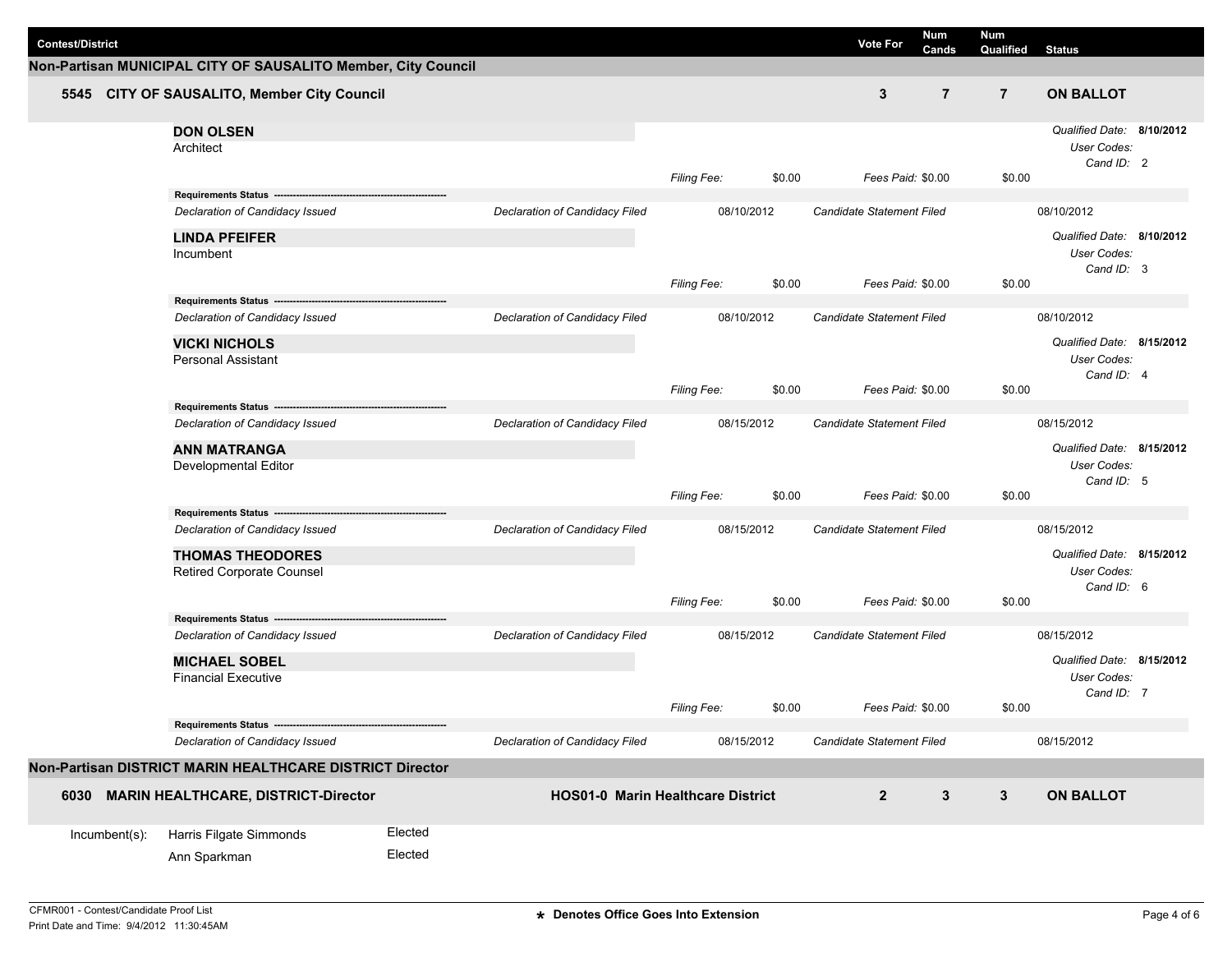|                         |                                                                      |         |                                            |                    |        |                                  | Num   | <b>Num</b>      |                                                        |  |
|-------------------------|----------------------------------------------------------------------|---------|--------------------------------------------|--------------------|--------|----------------------------------|-------|-----------------|--------------------------------------------------------|--|
| <b>Contest/District</b> |                                                                      |         |                                            |                    |        | <b>Vote For</b>                  | Cands | Qualified       | <b>Status</b>                                          |  |
|                         | Non-Partisan DISTRICT MARIN HEALTHCARE DISTRICT Director             |         |                                            |                    |        |                                  |       |                 |                                                        |  |
| 6030                    | <b>MARIN HEALTHCARE, DISTRICT-Director</b>                           |         |                                            |                    |        | $\overline{2}$                   | 3     | $\mathbf{3}$    | <b>ON BALLOT</b>                                       |  |
| Candidate(s):           | <b>HARRIS F. "HANK" SIMMONDS</b><br>Incumbent                        |         |                                            | <b>Filing Fee:</b> | \$0.00 | Fees Paid: \$0.00                |       | \$0.00          | Qualified Date: 7/16/2012<br>User Codes:<br>Cand ID: 1 |  |
|                         | Requirements Status --                                               |         |                                            |                    |        |                                  |       |                 |                                                        |  |
|                         | Declaration of Candidacy Issued                                      |         | Declaration of Candidacy Filed             | 07/16/2012         |        | Candidate Statement Filed        |       |                 |                                                        |  |
|                         | <b>ANN SPARKMAN</b><br>Appointed Incumbent                           |         |                                            |                    |        |                                  |       |                 | Qualified Date: 7/16/2012<br>User Codes:<br>Cand ID: 2 |  |
|                         |                                                                      |         |                                            | Filing Fee:        | \$0.00 | Fees Paid: \$0.00                |       | \$0.00          |                                                        |  |
|                         | Declaration of Candidacy Issued                                      |         | Declaration of Candidacy Filed             | 07/16/2012         |        |                                  |       |                 |                                                        |  |
|                         |                                                                      |         |                                            |                    |        | Candidate Statement Filed        |       |                 |                                                        |  |
|                         | <b>JOSEPH "JOE" SALAMA</b><br>Mediator/Attorney                      |         |                                            |                    |        |                                  |       |                 | Qualified Date: 8/10/2012<br>User Codes:<br>Cand ID: 3 |  |
|                         |                                                                      |         |                                            | Filing Fee:        | \$0.00 | Fees Paid: \$0.00                |       | \$0.00          |                                                        |  |
|                         | Requirements Status --------                                         |         | Declaration of Candidacy Filed             |                    |        | Candidate Statement Filed        |       |                 |                                                        |  |
|                         | Declaration of Candidacy Issued                                      |         |                                            | 08/10/2012         |        |                                  |       |                 | 08/10/2012                                             |  |
|                         | Non-Partisan DISTRICT STINSON BEACH COUNTY WATER DISTRICT Director   |         |                                            |                    |        |                                  |       |                 |                                                        |  |
|                         |                                                                      |         |                                            |                    |        |                                  |       |                 |                                                        |  |
|                         | * 6062 STINSON BEACH COUNTY, WATER DISTRICT-Director                 |         | WA02-0 Stinson Beach County Water District |                    |        | 3                                | 5     | $5\phantom{.0}$ | <b>ON BALLOT</b>                                       |  |
| Incumbent(s):           | Barbara Boucke                                                       | Elected |                                            |                    |        |                                  |       |                 |                                                        |  |
|                         | Elizabeth Marie Sapanai                                              | Elected |                                            |                    |        |                                  |       |                 |                                                        |  |
|                         | Gilbert Scott Tye                                                    | Elected |                                            |                    |        |                                  |       |                 |                                                        |  |
| Candidate(s):           | <b>BARBARA BOUCKE</b>                                                |         |                                            |                    |        |                                  |       |                 | Qualified Date: 8/8/2012                               |  |
|                         | Incumbent                                                            |         |                                            |                    |        |                                  |       |                 | User Codes:                                            |  |
|                         |                                                                      |         |                                            | <b>Filing Fee:</b> | \$0.00 | Fees Paid: \$0.00                |       | \$0.00          | Cand ID: 1                                             |  |
|                         | Requirements Status ---                                              |         |                                            |                    |        |                                  |       |                 |                                                        |  |
|                         | Declaration of Candidacy Issued                                      |         | Declaration of Candidacy Filed             | 08/08/2012         |        | <b>Candidate Statement Filed</b> |       |                 | 08/08/2012                                             |  |
|                         | <b>MARIUS E. NELSEN</b>                                              |         |                                            |                    |        |                                  |       |                 | Qualified Date: 8/2/2012                               |  |
|                         | Retired Civil Engineer                                               |         |                                            |                    |        |                                  |       |                 | <b>User Codes:</b>                                     |  |
|                         |                                                                      |         |                                            | Filing Fee:        | \$0.00 | Fees Paid: \$0.00                |       | \$0.00          | Cand ID: 2                                             |  |
|                         | Requirements Status -------                                          |         |                                            |                    |        |                                  |       |                 |                                                        |  |
|                         | Declaration of Candidacy Issued                                      |         | Declaration of Candidacy Filed             | 08/02/2012         |        | Candidate Statement Filed        |       |                 | 08/02/2012                                             |  |
|                         | <b>SANDRA CROSS</b>                                                  |         |                                            |                    |        |                                  |       |                 | Qualified Date: 8/14/2012                              |  |
|                         | <b>Retired Attorney</b>                                              |         |                                            |                    |        |                                  |       |                 | User Codes:                                            |  |
|                         |                                                                      |         |                                            | Filing Fee:        | \$0.00 | Fees Paid: \$0.00                |       | \$0.00          | Cand ID: 3                                             |  |
|                         | Requirements Status -------------<br>Declaration of Candidacy Issued |         | Declaration of Candidacy Filed             | 08/14/2012         |        | Candidate Statement Filed        |       |                 | 08/14/2012                                             |  |